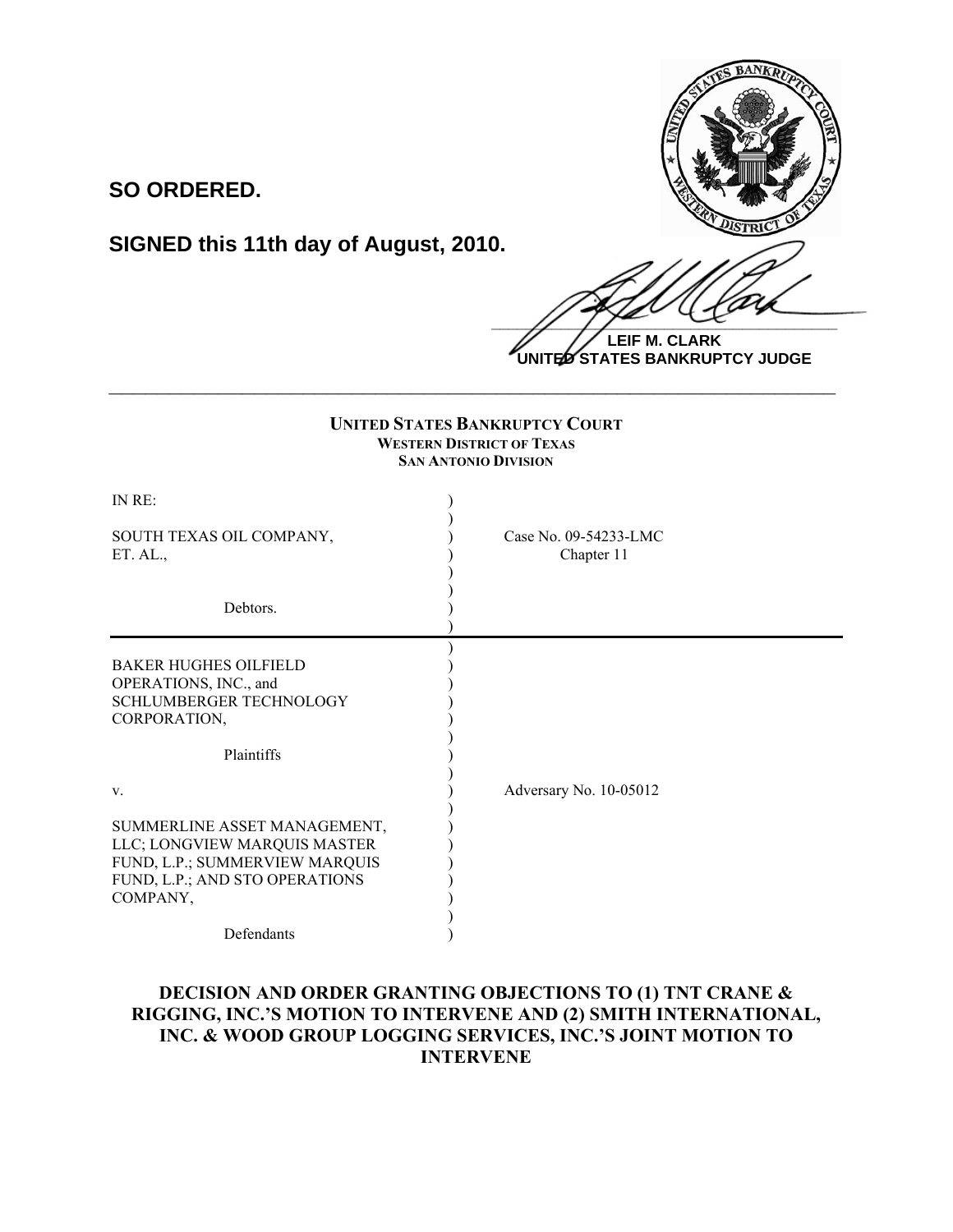Came on for consideration the foregoing matters. Smith International, Inc. and Wood Group Logging Services, Inc. seek to intervene in this adversary proceeding. The defendants in this action filed an objection to that intervention. The adversary proceeding was filed by Baker Hughes Oilfield Operations, Inc. and Schlumberger Technology Corporation, seeking declaratory relief with regard the status of certain claimed rights under the Texas Property Code relative to the lien claims of the defendants, with respect to certain funds and certain rights of recovery in the hands of the debtors. The intervenors claim to be similarly situated and hope to be the beneficiaries of any ruling favorable to the plaintiffs. A similar motion was filed by another oil service provider, TNT Crane & Rigging, Inc. The court inadvertently entered an order granting that motion before the defendants had a fair opportunity to respond. The court grants reconsideration of that motion, placing TNT's motion for intervention once again before the court for consideration as well. For the reasons stated herein, the court denies the motions to intervene.

On October 29, 2009, South Texas Oil Company and a number of related entities (collectively, the "Debtors") filed a voluntary petition for relief under chapter 11 of the Bankruptcy Code. On November 13, 2009, the court signed a second interim order allowing the Debtors to use cash collateral (the "Cash Collateral Order") [Docket No. 61].<sup>1</sup> On December 4, 2009, the court signed a final order granting the Debtors' motion for entry into debtor-inpossession financing (the "DIP Order") [Docket No. 113]. The language of the Cash Collateral Order provides:

Any party-in-interest (other than the Debtors) or any Committee with the requisite standing to do so, shall be permitted the later of 60 days from the date of the order approving the appointment of counsel for the Committee or 75 days (or a longer period for cause shown before the expiration of such period) from the entry of the Final Order (the "Investigation Period"), to (a) investigate (subject to the

 $\frac{1}{1}$  $A<sup>1</sup>$  A final cash collateral order was never entered in this case.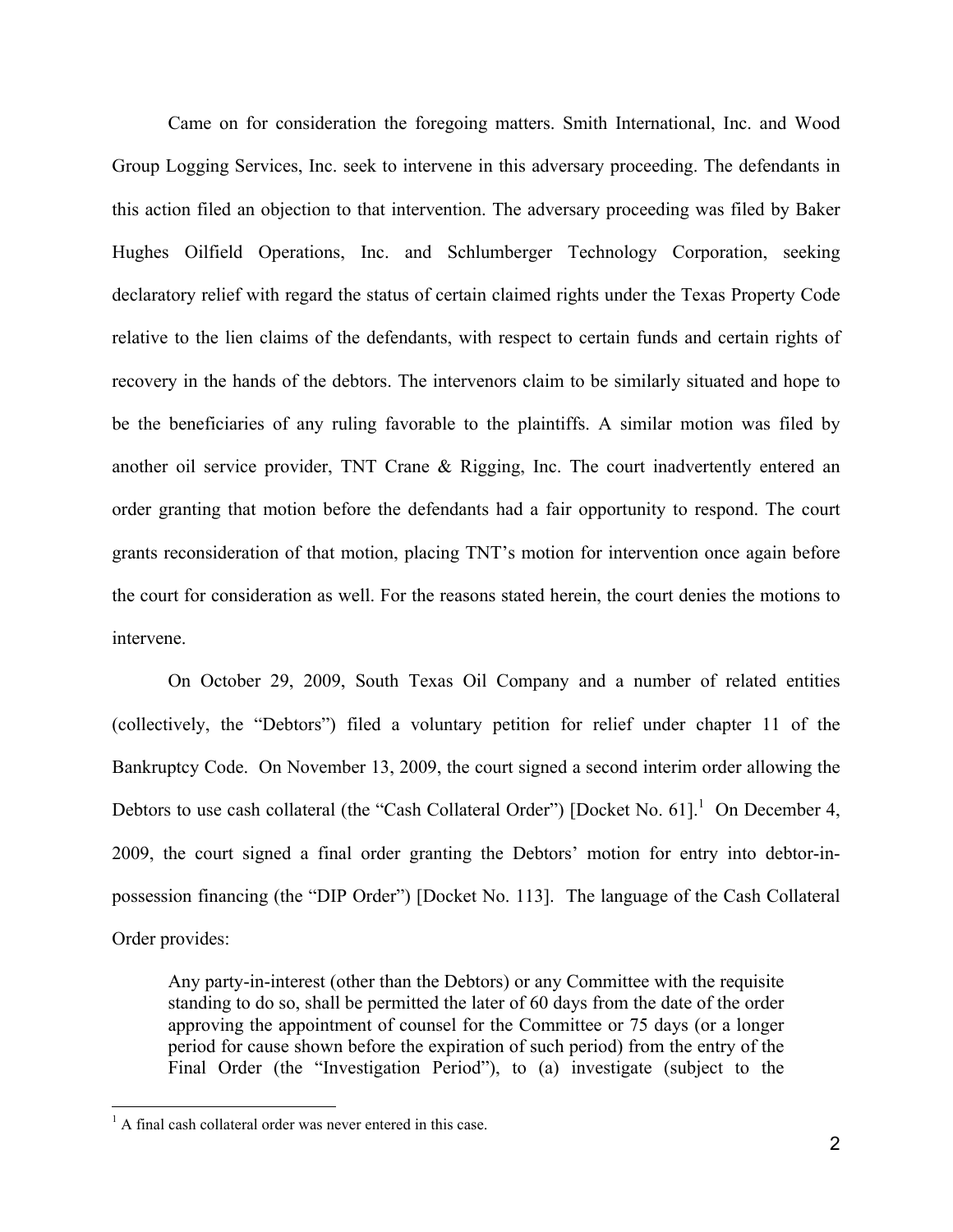limitations set forth in the Budget and in an amount not to exceed \$10,000) and challenge, only by filing an adversary proceeding or motion as appropriate, the validity, enforceability, priority, perfection, or amount of the Prepetition Indebtedness, the Agent's security interests in and liens on the Prepetition Collateral in respect thereof; or (b) assert, only by filing an adversary proceeding or motion as appropriate, any claims or causes of action of the Debtors and their respective estates against the Agent or the Prepetition Lenders. The foregoing provision of this paragraph 13 is without prejudice to the ability of any party to request a different investigation period and a different investigation budget. If no such adversary proceeding is filed during the Investigation Period: (i) the Prepetition Indebtedness shall constitute allowed claims (without the necessity of filing proofs of claim) against the Debtors and shall not be subject to any contest, objection, recoupment, defense, counterclaim, offset, claim of subordination, claim of re-characterization, claim of avoidance of any nature, attack or challenge under the Bankruptcy Code, other applicable nonbankruptcy law, or otherwise; (ii) the Prepetition Liens on the Prepetition Collateral shall be deemed legal, valid, binding, enforceable, duly perfected, not subject to defense, counterclaim, offset of any kind, or subordination, and such liens are otherwise unavoidable; and (iii) the Agent, the Prepetition Lenders, the Prepetition Indebtedness, the Prepetition Loan Documents, and the Prepetition Liens shall not be subject to any other or further claims, counterclaims, causes of action, lawsuits, or challenges by any party-in-interest or any successor thereto.

*Cash Collateral Order*, ¶ 13 at 16-17. Additionally, the DIP Order contains a similar provision,

which states:

(g) Any party-in-interest (other than the Debtors) or any Committee with the requisite standing to do so, shall be permitted until January 29, 2010 (the "Investigation Period"), to (a) investigate and challenge, only by filing an adversary proceeding or motion as appropriate, the validity, enforceability, priority, perfection, or amount of the Prepetition Indebtedness, the Prepetition Lender's security interests in and liens on the Prepetition Collateral in respect thereof; or (b) assert, only by filing an adversary proceeding or motion as appropriate, any claims or causes of action of the Debtors and their respective estates against the Prepetition Lender. If no such motion, objection or adversary proceeding is filed during the Investigation Period: (i) the Prepetition Indebtedness shall constitute allowed claims; provided that Prepetition Lender files a proof of claim on or before December 15, 2009, the amount of which shall be deemed to be the Prepetition Indebtedness for the purposes of this paragraph; (ii) the Prepetition Liens on the Prepetition Collateral shall be deemed legal, valid, binding, enforceable, duly-perfected, not subject to defense, counterclaim, offset of any kind, or subordination, and such liens are otherwise unavoidable; and (iii) the Agent, the Prepetition Lenders, the Prepetition Indebtedness, the Prepetition Loan Documents, and the Prepetition Liens (all as defined in the Cash Collateral Order) shall not be subject to any other or further claims, counterclaims, causes of action, lawsuits, or challenges by any party-in-interest or any successor thereto.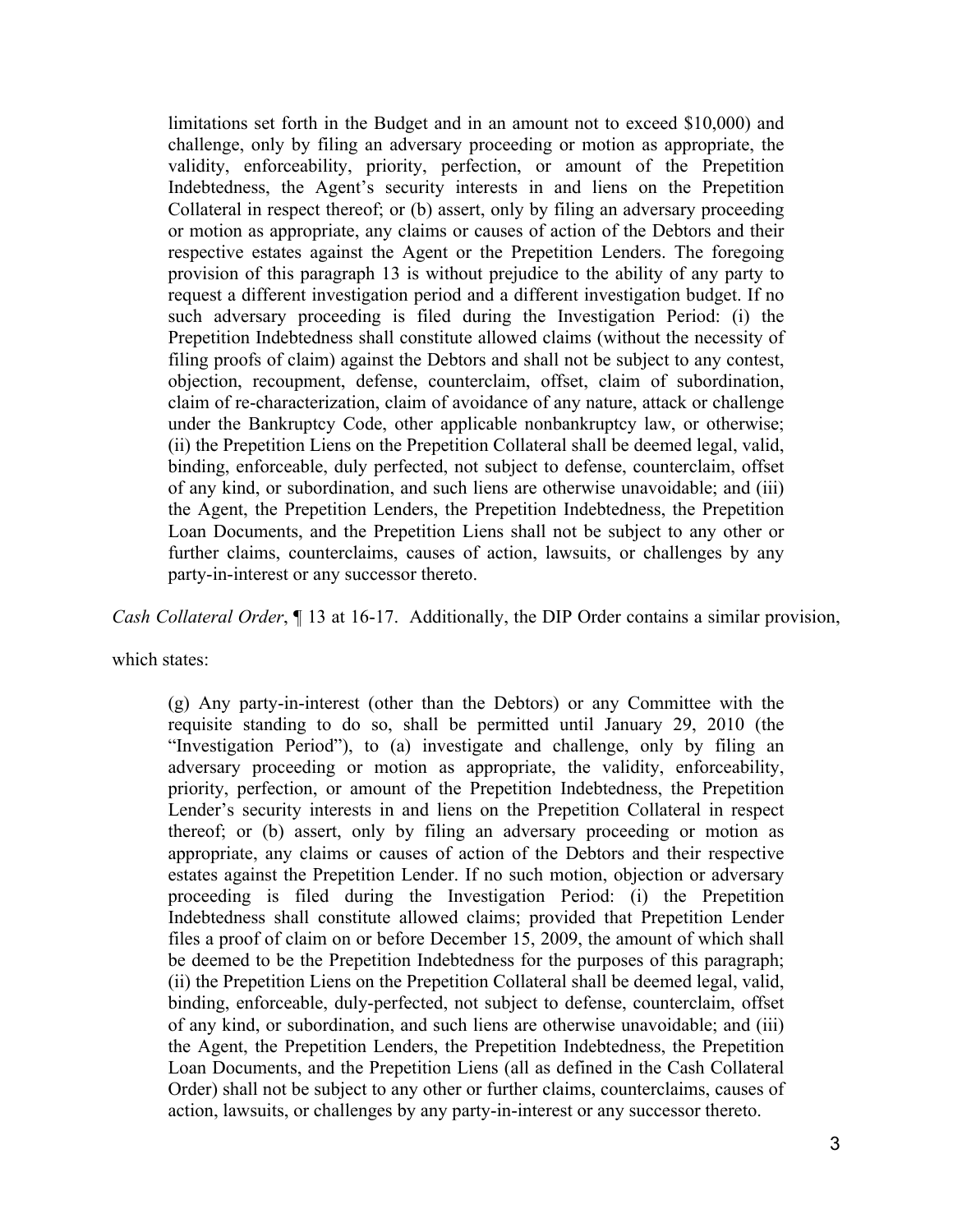#### *DIP Order*, ¶ 17(g) at 17-18. Notably, the DIP Order also contains the following language:

#### 18. **Subject M&M Lien Creditors; Ad Valorem Tax Creditors.**

(a) Baker Hughes Oilfield Operations, Inc.; Schlumberger Technology Corporation; Brown Water Marine Service, Inc.; Raymond Duqat Co., LC, Hercules Drilling Company, LLC, and FESCO, Ltd. (the "Subject M&M Lien Creditors") assert that as of the Petition Date, the Subject M&M Creditors are the holders of perfected mineral liens and mineral subcontractor liens under Chapter 56 of the Texas Property Code (the "Asserted M&M Liens") on the State Tract 127 and 150 Leases that are (or were) owned by the Debtors and the associated oil and gas wells, property and equipment located in Matagorda Bay, Calhoun County, Texas (the "Matagorda Bay Leases"). The Subject M&M Lien Creditors further assert that they have a first-priority lien on all unpaid joint interest billings owed to Debtors, as operator, for operations conducted on the properties for which the Subject M&M Lien Creditors furnished materials and services, more specifically described in the Joint Objection [Docket No. 63] filed by certain of the Subject M&M Lien Creditors. Notwithstanding anything herein, the Court makes no finding regarding the validity or priority of any liens or security interests being asserted against any unpaid joint billings or amounts paid to the Debtors as operator under the applicable agreements with non-operating working interest owners, and whatever rights the Subject M&M Creditors may have with respect to the Asserted M&M Liens against the Matagorda Bay Leases and/or the related joint interest billings are fully preserved.

*DIP Order*,  $\parallel$  18 at 18 (emphasis original). It is uncontested that the Prepetition Lender (as defined in the DIP Order) complied with paragraph 17(g) and filed a proof of claim by December 15, 2009. Ultimately, on or around March 31, 2010, after a sale of the majority of the Debtors' assets, the case was converted to one under chapter 7 of the Bankruptcy Code [Docket No. 215].

On January 29, 2010, the above-captioned plaintiffs (the "Plaintiffs") commenced this adversary proceeding (the "AP") against the above-captioned defendants (the "Defendants"). The Plaintiffs seek, *inter alia*, a declaration that Summerline Asset Management, LLC's liens are invalid and that the Plaintiffs have a first-priority lien on certain joint-interest billings owed to STO Operating Company. Summerline Asset Management, LLC is the agent (the "Agent") for Longview Marquis Master Fund, L.P. ("Longview") and Summerview Marquis Fund, L.P. ("Summerview"). On April 30, 2010, TNT Crane & Rigging, Inc. filed its motion to intervene in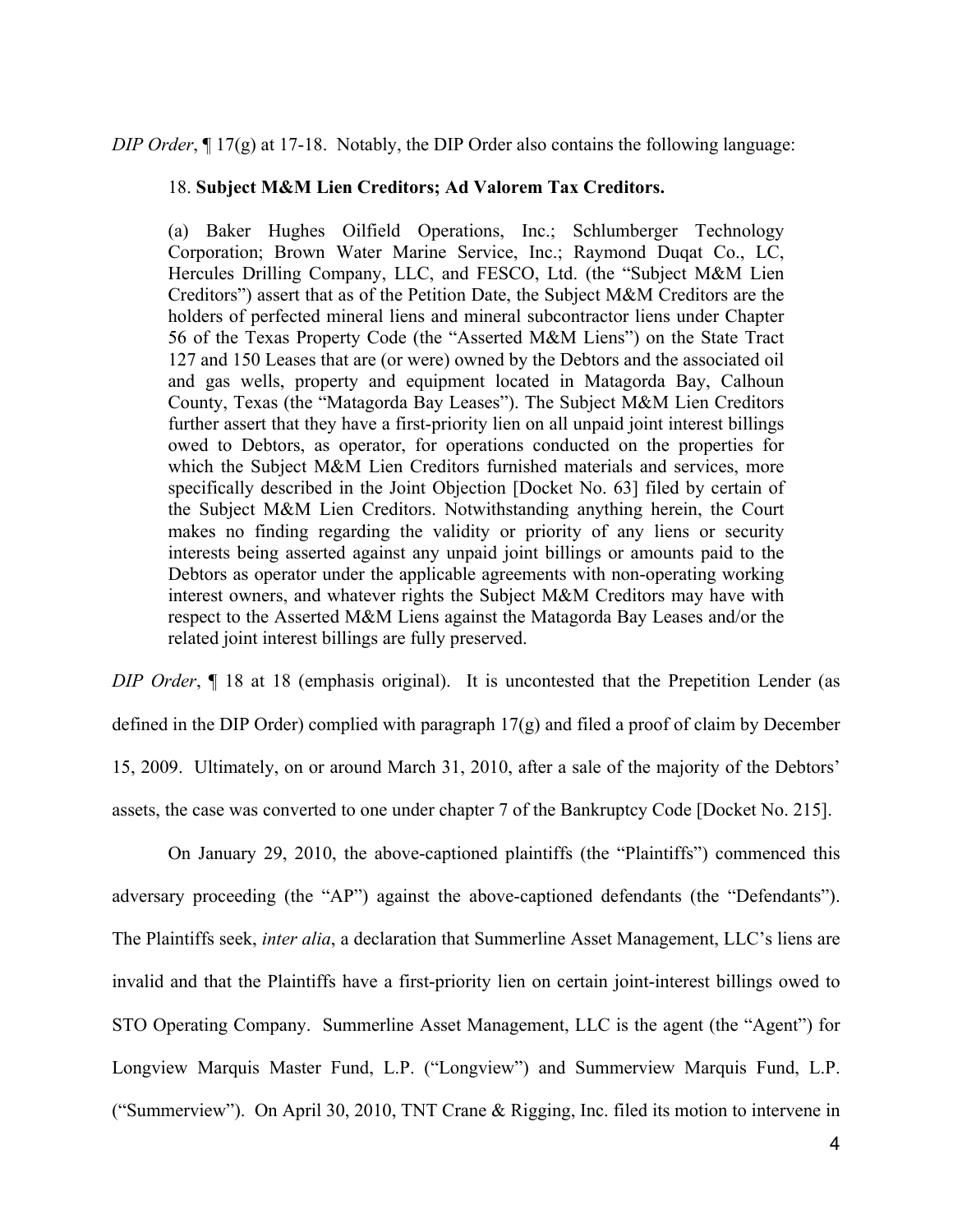the AP (the "TNT Motion") [Docket No. 16]. The court granted the TNT Motion on May 10, 2010 (the "TNT Order") [Docket No. 20]. On May 14, 2010, the Agent filed a motion – on behalf of Longview and Summerview – asking that the court reconsider the TNT Order (the "Motion to Reconsider") [Docket No. 24]. On May 24, 2010, TNT filed a response to the Motion to Reconsider [Docket No. 27] (the "TNT Response"), and on June 3, 2010, the Agent filed a reply to TNT's response (the "Reply") [Docket No. 30]. Additionally, on June 2, 2010, Smith International, Inc. and Wood Group Logging Services, Inc. (collectively, "Smith & Wood," and, together with TNT, the "Movants") filed a joint motion to intervene in the AP (the "S&W Motion," and, together with the TNT Motion, the "Motions to Intervene") [Docket No. 29]. On June 16, 2010, the Agent – again on behalf of Longview and Summerview – filed an objection to the S&W Motion (the "S&W Objection," and, together with the Motion to Reconsider, the "Objections") [Docket No. 31].

As alluded to above, the court erroneously entered the TNT Order before fourteen (14) days had passed since the filing of the TNT Motion. The Local Bankruptcy Rules provide the Agent with 14 days to respond to non-dispositive motions in an adversary proceeding. For this reason, the Motion to Reconsider is granted, and the court will consider the merits of the Agent's objection to the TNT Motion. Moreover, because both Motions to Intervene ask for the same relief, and the Agent's Objections are substantially similar, the court will rule on both Motions to Intervene in this decision and order. For the reasons that follow, the Motions to Intervene are denied.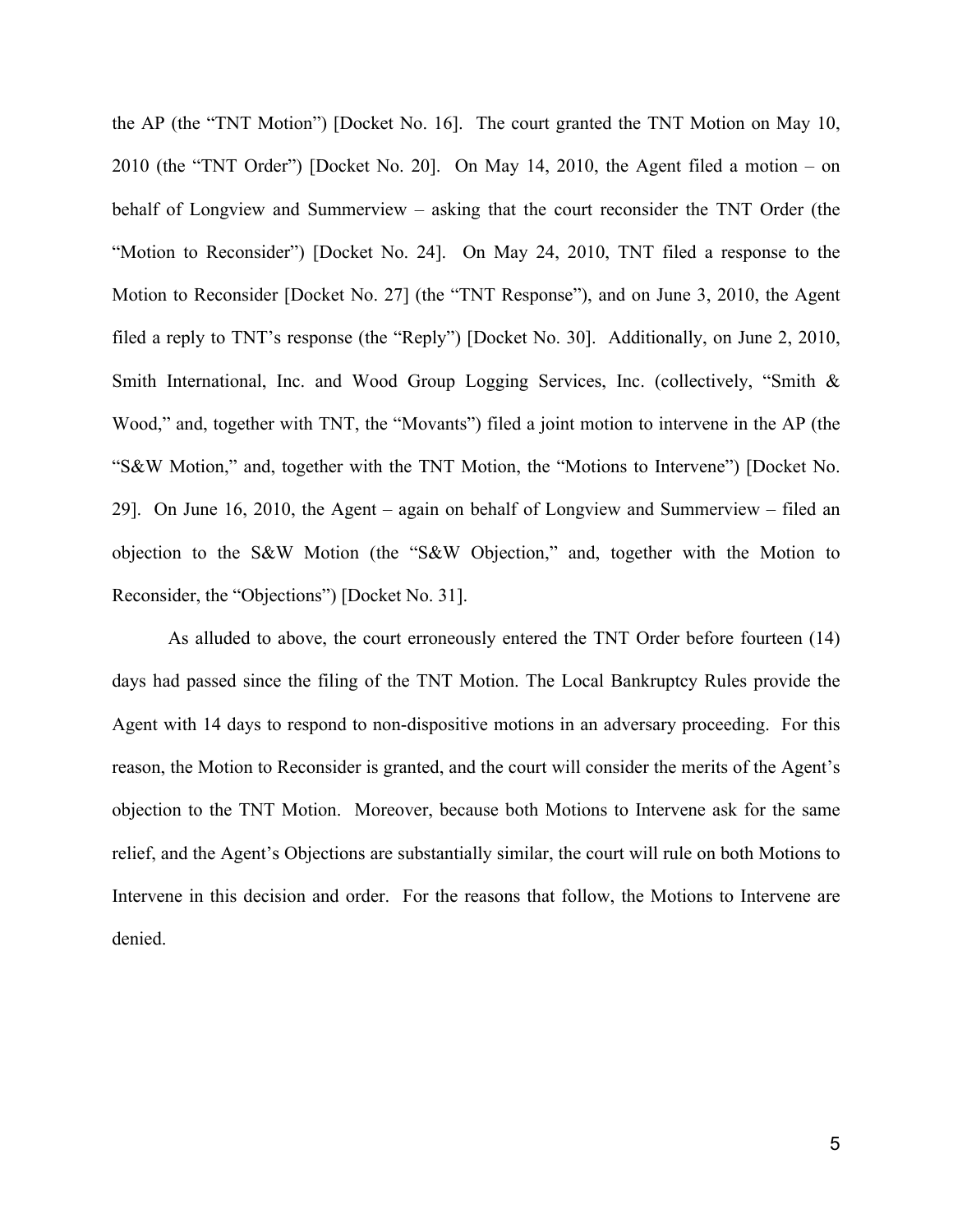#### **A. The Pleadings**

Both Motions to Intervene seek relief pursuant to Federal Rule of Civil Procedure 24, incorporated herein through Federal Rule of Bankruptcy Procedure 7024. In its pleading, TNT asks that it be allowed to intervene "because its claim shares common questions of law or fact with the claims asserted by Plaintiffs. Fed. R. Civ. P. 24(b)(2). As a mechanic's lien claimant, Intervenor (a) is asserting the same arguments as Plaintiffs in this proceeding; and, (b) is entitled to share prorate in any proceeds which are recoverable by Plaintiffs." *TNT Mot.*, at ¶ 5. Furthermore, TNT asserts that if the court grants its request, it will "not result in undue delay because this adversary proceeding has not been on the Court's docket for an extended period of time, and the Court has not yet entered a scheduling order." *Id.* at ¶ 6. Finally, TNT states that allowing it to intervene "will not prejudice the parties because the claims of Intervenor are identical to the claims of Plaintiffs." *Id.* at ¶ 7. In its response to the Motion to Reconsider, TNT asserts that it is not violating the DIP Order deadline because the AP was already filed by the Plaintiffs. *TNT Response*, at 2. "The federal courts have consistently held that a lawsuit commences with the filing of the original complaint. … an intervening plaintiff asserting identical causes of action against the same defendants as named in the original complaint does not change the commencement date." *Id.* In this case, TNT asserts did not file a complaint against the Defendants, it is merely seeking to intervene in a case that was timely filed under the deadline set out in the DIP Order. *Id.* at 2-3. TNT bases its final (and presumably alternate) argument on equity: "TNT was originally of the impression that its interests were adequately protected by the filing of this adversary by Plaintiffs. Because of language in various orders and pleadings in this matter, in the abundance of caution TNT seeks to intervene so that its interests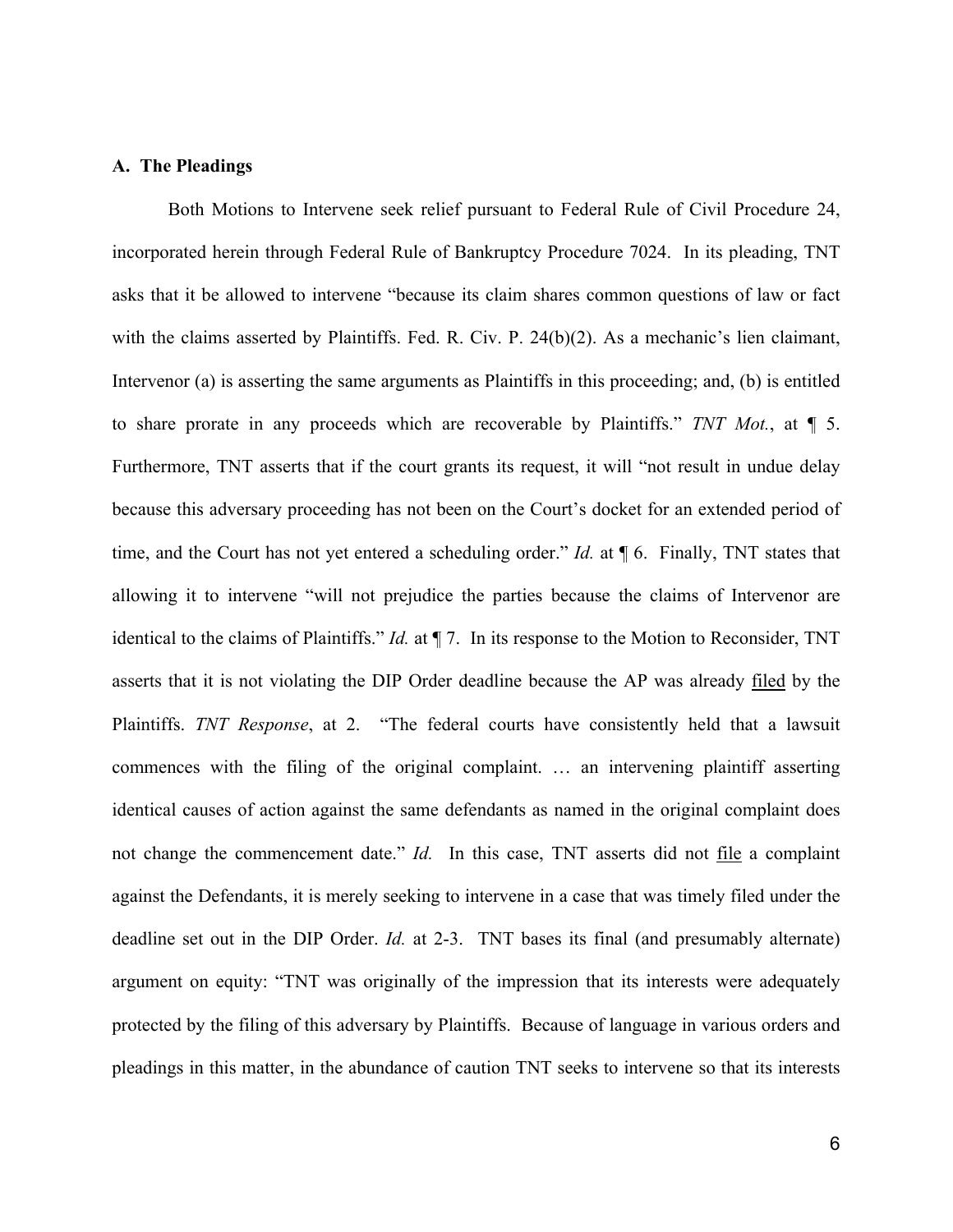are protected." *Id.* at 3. Consequently, TNT asks that you grant its request to intervene in this

AP.

In the S&W Motion, Smith & Wood make similar arguments as TNT's. Smith & Wood

both

assert a first priority lien on the attached mineral leases and leasehold interests of Debtor. … [they also] contest provisions in the DIP Order which relate to the alleged prepetition security interests granted by the Debtors to the Prepetition Lenders. … the DIP Order cannot grant rights to the Prepetition Lenders that did not exist previously.

*S&W Mot.*, at  $\P$  13-15. As does TNT, Smith & Wood argue that the DIP Order does not bar their intervention because the Plaintiffs filed the AP within the deadline of the DIP Order. *Id.*, at ¶ 16. "It follows that the filing by Baker Hughes and Schlumberger met and thus stayed the 'Investigation Period' outlined within the DIP Order. Thus, Intervenors seek leave to intervene in the Adversary Complaint as the investigation period was met and the Intervenors claims are identical to those of [the Plaintiffs]." *Id.*, at ¶ 17. Lastly, Smith & Wood argue that they should not be prevented from challenging the Defendants' liens for three reasons: (i) the "DIP Order does not create, and was not intended to create or acknowledge, prepetition liens on specific oil and gas properties where such liens did not previously exist…[;]" (ii) Smith & Wood are "entitled to rely upon the representations and evidence provided to the Court that the Debtors had reviewed the lien position of Prepetition Lenders and that Prepetition Lenders had perfected first priority security interests in all of the Debtors' oil and gas properties…[;]" and (iii) granting the S&W Motion "will not result in any undue delay or prejudice since this proceeding has only been on the Court's docket a short period of time and as Petitioner's claims are identical to those of [the Plaintiffs] (and TNT)." *Id.*, ¶¶ 18-20. For all these reasons, Smith & Wood ask that you allow them to intervene in the AP.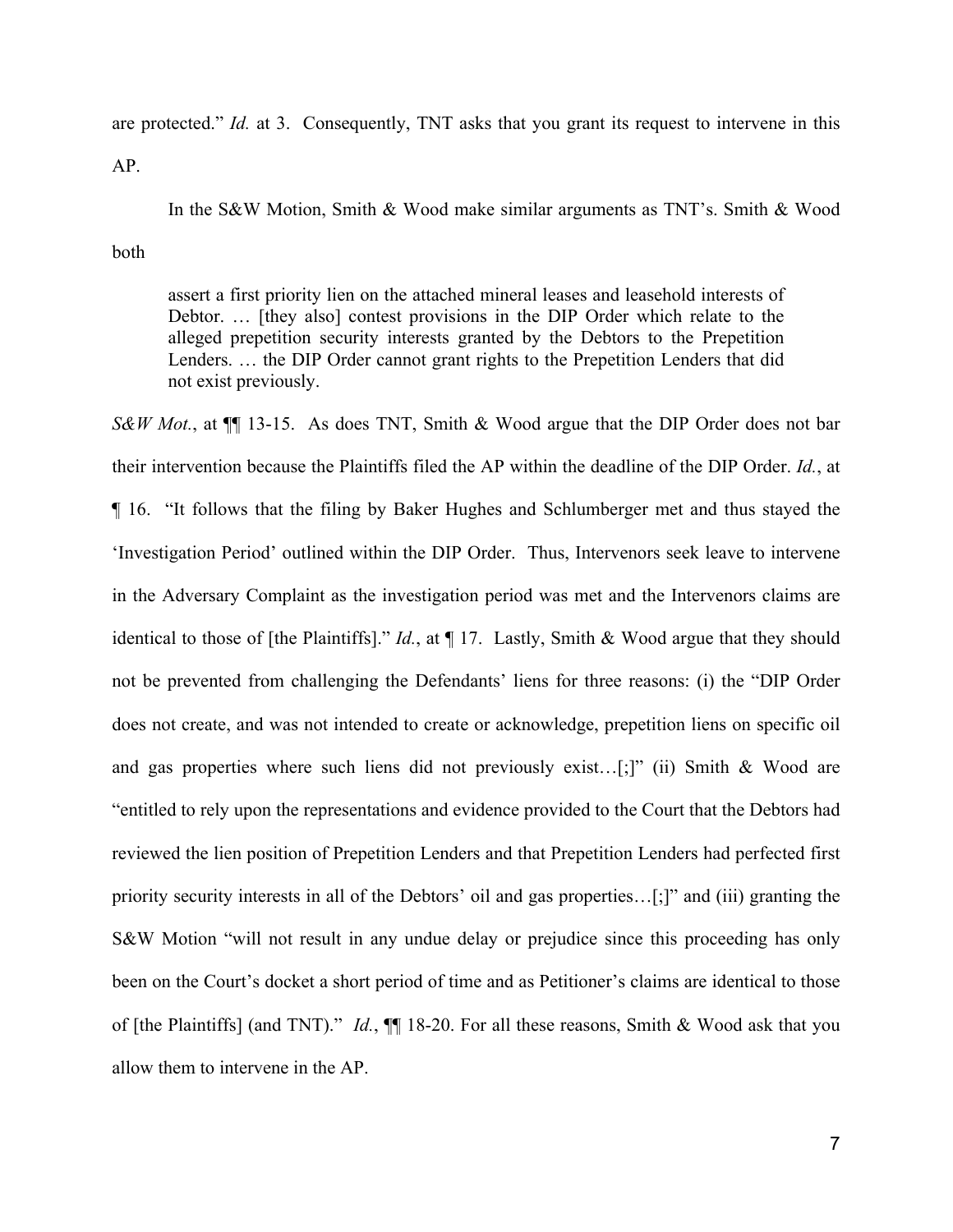The Agent's arguments in opposition to both Motions to Intervene are substantially similar. The thrust of the Agent's argument is that the Motions to Intervene are untimely. More specifically, because both TNT and Smith & Woods failed to meet the deadline set in the DIP Order, they may no longer intervene in the AP, regardless of the fact that the Plaintiffs timely filed a complaint. *Mot. to Reconsider*, at 3; *S&W Objection*, at 2. The Agent notes that "TNT was included on the Debtors' service list and had notice of the deadline. … [The Plaintiffs] timely commenced the above-captioned adversary proceeding on January 29, 2010. TNT did not file a complaint within the period proscribed, and its motion to intervene is therefore untimely." *Mot. to Reconsider*, at 3. The Agent also notes that the S&W Motion was filed "approximately four months after this limitations period [the January 29, 2010 deadline] had passed and is therefore not timely pursuant to Rule 24 of the Federal Rules of Civil Procedure." *S&W Obj.*, at

2. The Agent addresses Rule 24 thusly:

Rule 24(b) of the Federal Rules of Civil Procedure, as incorporated by Rule 7024 of the Federal Rules of Bankruptcy Procedure, permits intervention on a timely motion. If the request to intervene is untimely, then it must be denied. A corollary to the rule is that a request to intervene should be denied if the intervenor seeks to assert claims that are time-barred. Rule 24 should not be used to permit a party to circumvent an established deadline simply by joining in a timely filed adversary proceeding.

#### *Mot. to Reconsider*, at 3-4; *S&W Obj.*, at 2-3.

The Agent contends that "the Fifth Circuit has adopted the rule that 'the filing of the motion for intervention … determines the commencement of the action for purposes of the statute of limitations.'" *S&W Obj.*, at 3 (citing *United States v. Randall & Blake*, 817 F.2d 1188, 1192 (5th Cir. 1987)); *Reply*, at 3 (citing the same Fifth Circuit authority). Other courts (and, in particular, the authority cited by TNT for support of its position on this issue) have said that in jurisdictions that have the Fifth Circuit's rule "'an intervening plaintiff should not be permitted to 'piggyback' on the claims of an earlier plaintiff in order to escape the statutory bar that would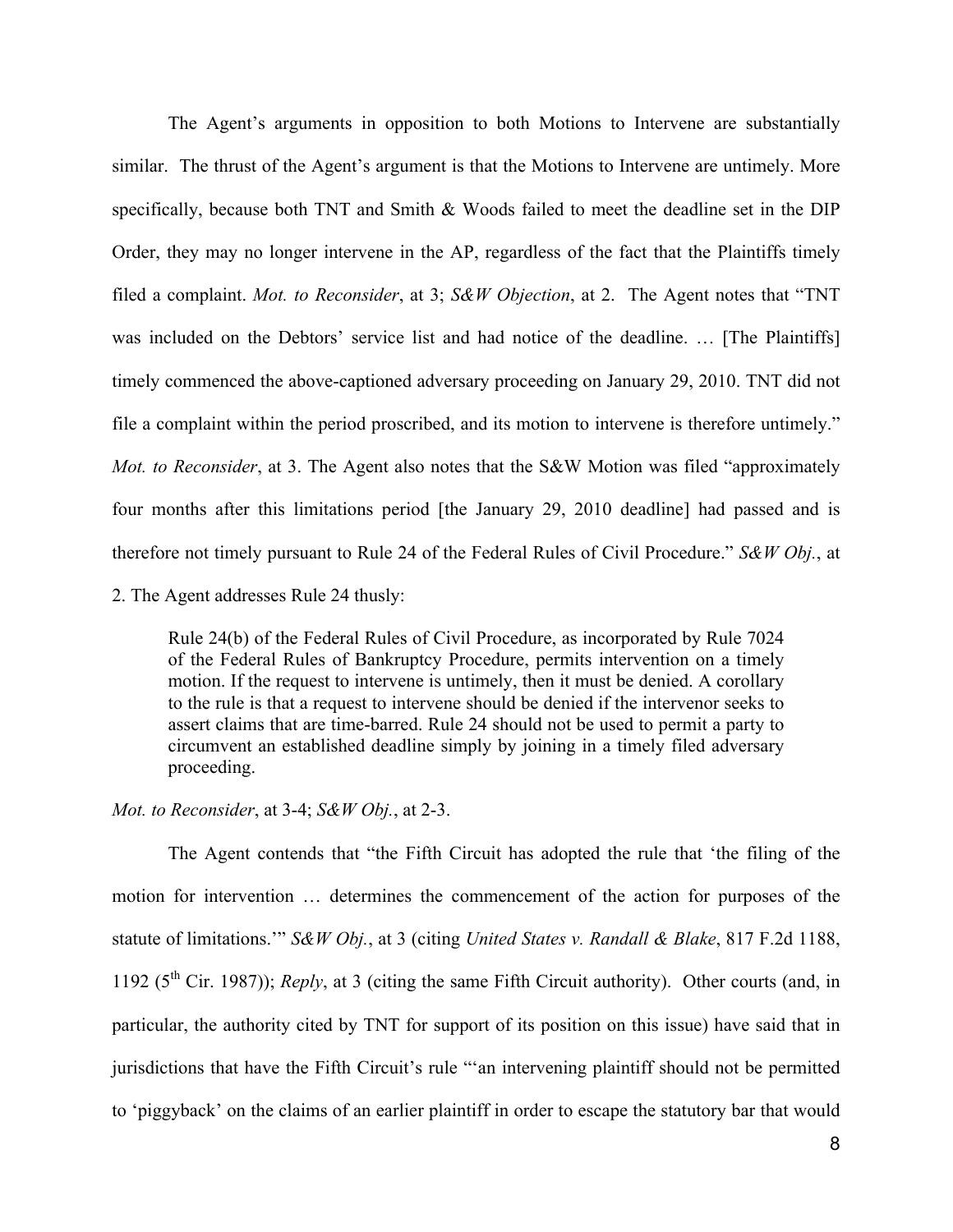normally shield the defendant from liability as to the intervenor.'" *Id.*; *Reply*, at 3 (citation omitted). Additionally, Smith & Wood's stated bases for intervention – that the DIP Order deadline was met and that its claims are identical to the Plaintiffs' – do not justify intervention under Rule 24. *Id.* at 4. In its reply, the Agent also distinguishes the case cited by TNT – *Webber v. Mobile Oil Corp.*, 506 F.3d 1311 ( $10^{th}$  Cir. 2007) – in support of its argument that it is merely trying to intervene in an already commenced AP. *Reply*, at 2-3. For these reasons, the Agent contends that neither TNT nor Smith & Wood should be allowed to circumvent the January 29, 2010 deadline set in the DIP Order by intervening in the AP that was timely filed by the **Plaintiffs** 

#### **B. Analysis**

Federal Rule of Civil Procedure 24, incorporated herein by Federal Rule of Bankruptcy

Procedure 7024, provides in relevant part:

(a) Intervention of Right. On timely motion, the court must permit anyone to intervene who:

(1) is given an unconditional right to intervene by a federal statute; or

(2) claims an interest relating to the property or transaction that is the subject of the action, and is so situated that disposing of the action may as a practical matter impair or impede the movant's ability to protect its interest, unless existing parties adequately represent that interest.

(b) Permissive Intervention.

…

(1) In General. On timely motion, the court may permit anyone to intervene who:

(A) is given a conditional right to intervene by a federal statute; or

(B) has a claim or defense that shares with the main action a common question of law or fact.

(3) Delay or Prejudice. In exercising its discretion, the court must consider whether the intervention will unduly delay or prejudice the adjudication of the original parties' rights.

(c) Notice and Pleading Required. A motion to intervene must be served on the parties as provided in Rule 5. The motion must state the grounds for intervention and be accompanied by a pleading that sets out the claim or defense for which intervention is sought.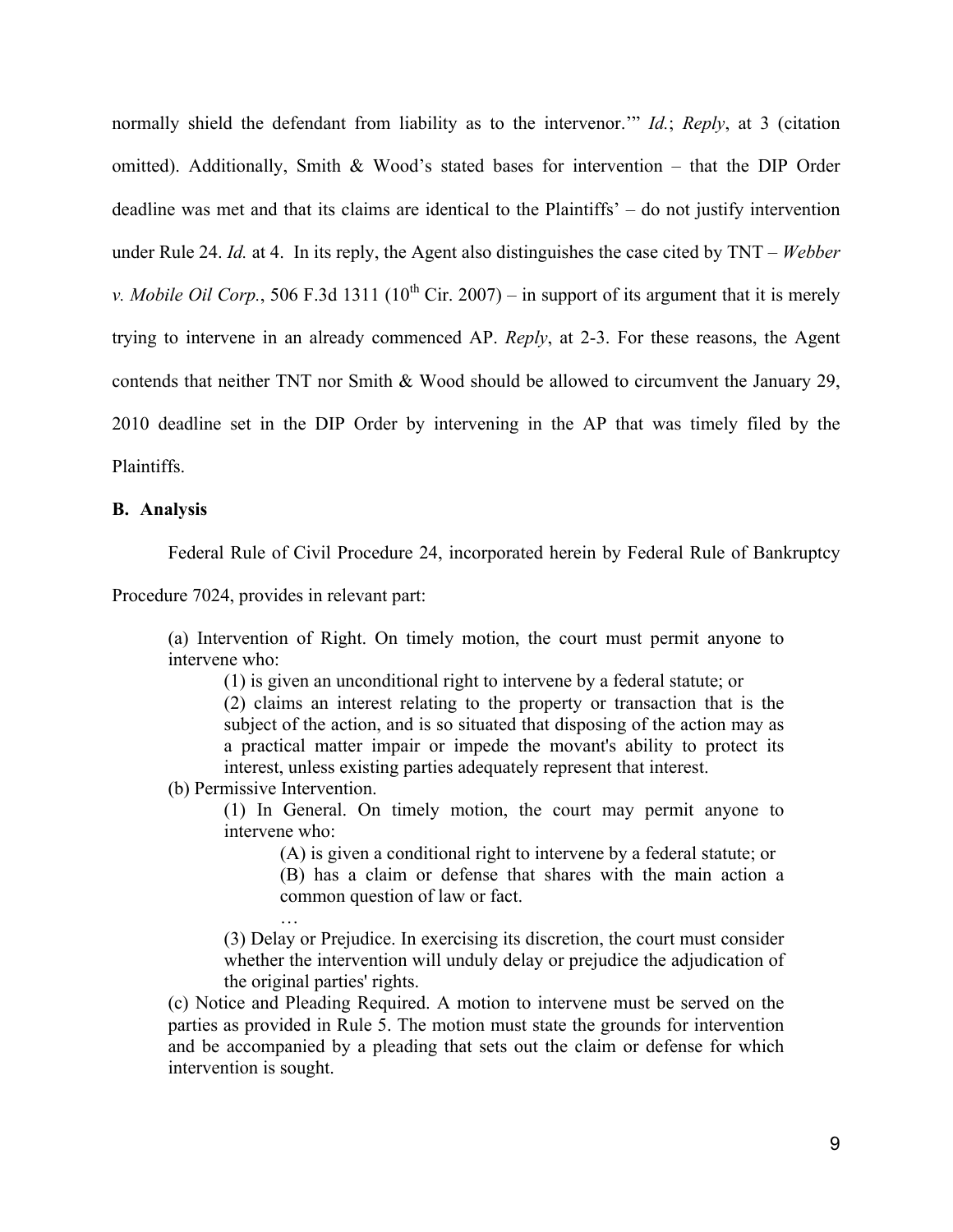The Fifth Circuit has held that § 1109 of the Bankruptcy Code does not constitute an "unconditional right to intervene by a federal statute." *The Official Creditors Comm. of Fuel Oil Supply and Terminaling v. Gulf Oil Corp. (In re Fuel Oil Supply and Terminaling)*, 762 F.2d 1283 (5th Cir. Tex. 1985) (ruling that the debtor's official creditors' committee did not have an absolute right to intervene in an adversary proceeding under Rule  $24(a)(1)$  and  $\S 1109(b)$  of the Bankruptcy Code). Thus, even if the Movants had relied on Rule 24(a)(1), relief under that subsection would not be available. Likewise, the Movants did not assert the right to intervene under Rule 24(a)(2), either. Instead, TNT requested relief under Rule 24(b)(2), *TNT Motion*, at ¶ 5, and Smith & Wood failed to invoke any particular section of Rule 24 at all in their papers. Consequently, the court will only analyze whether the Movants may intervene in the AP under Rule 24(b).

 A motion to intervene under Rule 24(b) must be timely. *Donaldson Lufkin & Jenrette Sec. Corp. v. Nat'l Gypsum Co. (In re Nat'l Gypsum Co.)*, 1999 U.S. Dist. LEXIS 231 (N.D. Tex. 1999); *Stallworth v. Monsanto Co.*, 558 F.2d 257, 253 (5<sup>th</sup> Cir. 1977).

Timeliness of intervention depends on a review of all the circumstances, and the Fifth Circuit has identified four factors to consider: (1) the length of time the intervenor knew or should have known of his interest in the case; (2) prejudice to the existing parties resulting from the intervenor's failure to apply for intervention sooner; (3) prejudice to the intervenor if his application for intervention is denied; and (4) the existence of unusual circumstances.

*Trans Chem. Ltd. v. China Nat'l Mach. Imp. & Exp. Corp.*, 332 F.3d 815, 822 (5th Cir. Tex.

2003) (citing *Stallworth*, 558 F.2d at 264-66). In *Stallworth*, the Fifth Circuit elaborated that

'Timeliness,' … 'is not a word of exactitude or of precisely measurable dimensions.' Rule 24 fails to define it, and the Advisory Committee Note furnishes no clarification. As a result, the question whether an application for intervention is timely is largely committed to the discretion of the district court, and its determination will not be overturned on appeal unless an abuse of discretion is shown. We have said that timeliness is not limited to chronological considerations but 'is to be determined from all the circumstances.'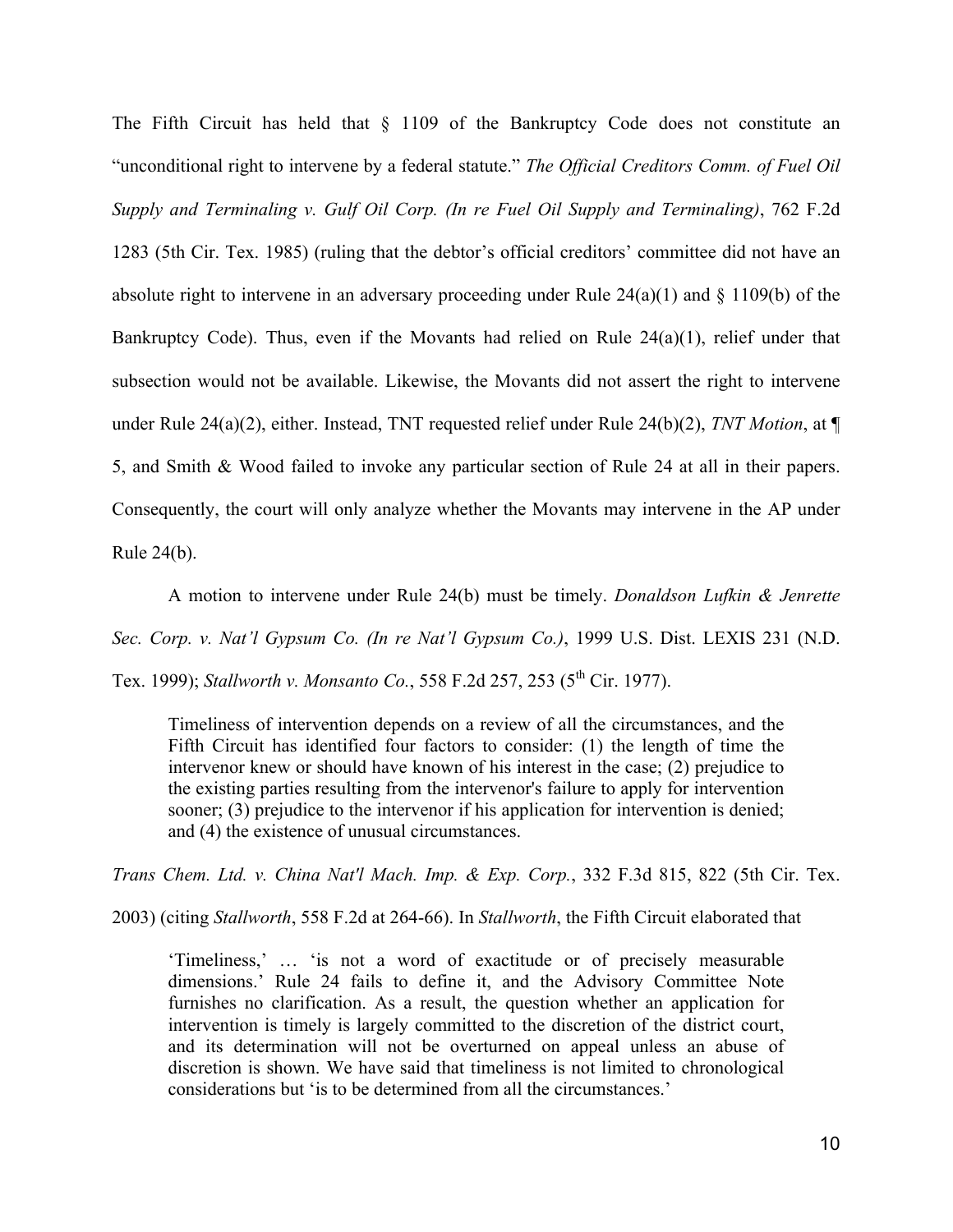558 F.2d at 263. The Fifth Circuit has reiterated that "[t]hese factors are 'not a formula for determining timeliness'; instead, it should be determined based on all the circumstances." *Effjohn Int'l Cruise Holdings, Inc. v. A&L Sales, Inc.*, 346 F.3d 552, 561 (5th Cir. 2003). In this case, the question of whether the Motions to Intervene are timely under the standards set out in the foregoing authorities is necessarily intertwined with a consideration of the DIP Order entered in this court. $2$ 

The first factor – the length of time the intervenor knew or should have known of its interest in the case – cuts against the Movants' position. Notably, "[a]ctual knowledge is not required." *Stallworth*, 558 F.2d at 264. The Debtors filed their bankruptcy cases on October 29, 2009. In their motion, Smith & Wood note that they served notice of their alleged liens on the appropriate parties on July 14, 2009, well before the bankruptcy filing. *S&W Mot.*, at ¶¶ 6-7. Although the TNT Motion does not say when it served the relevant parties with notice of its lien interests, TNT did provide such information in a separate pleading it filed in the main bankruptcy case [Docket No. 239]. In a pleading titled 'Objection to Motion to Compel Release of "Trust Funds" and, Subject Thereto, Joinder in Baker Hughes Oilfield Operations, Inc. and Schlumberger Technology Corporation's Objection to Motion to Compel Release of 'Trust Funds,'' TNT states that, on October 15, 2009, "TNT served a mineral lien notice on STO Operating, South Texas Oil Company, and [ten other] non-operating working interest owners."

<sup>&</sup>lt;sup>2</sup> With respect to this task, it is worth noting that a bankruptcy court's interpretation of its own orders is entitled to deference. *Travelers Indem. Co. v. Bailey*, 129 S. Ct. 2195, 2205 (2009) (citing, *inter alia*, *In re Nat'l Gypsum Co.*, 219 F.3d 478, 484 ( $5<sup>th</sup>$  Cir. 2000), for the proposition that "a bankruptcy court's interpretation of its own confirmation order is entitled to substantial deference."); *Stumpf v. McGee (In re O'Connor)*, 258 F.3d 392, 401 (5th Cir. 2001) (citing *Matter of Weber*, 25 F.3d 413, 416 (7th Cir. 1994), which said "'[i]n reviewing a bankruptcy court's interpretation of a confirmed plan, … the reviewing court should extend to that interpretation the same deference that is otherwise paid to a court's interpretation of its own order.'"); *Zevitz v. Zevitz (In re Zevitz)*, 2000 U.S. App. LEXIS 25283, at  $*4$  (6<sup>th</sup> Cir., Sept. 28, 2000) (applying the deference standard to the bankruptcy court's interpretation of a stipulation entered in an adversary proceeding).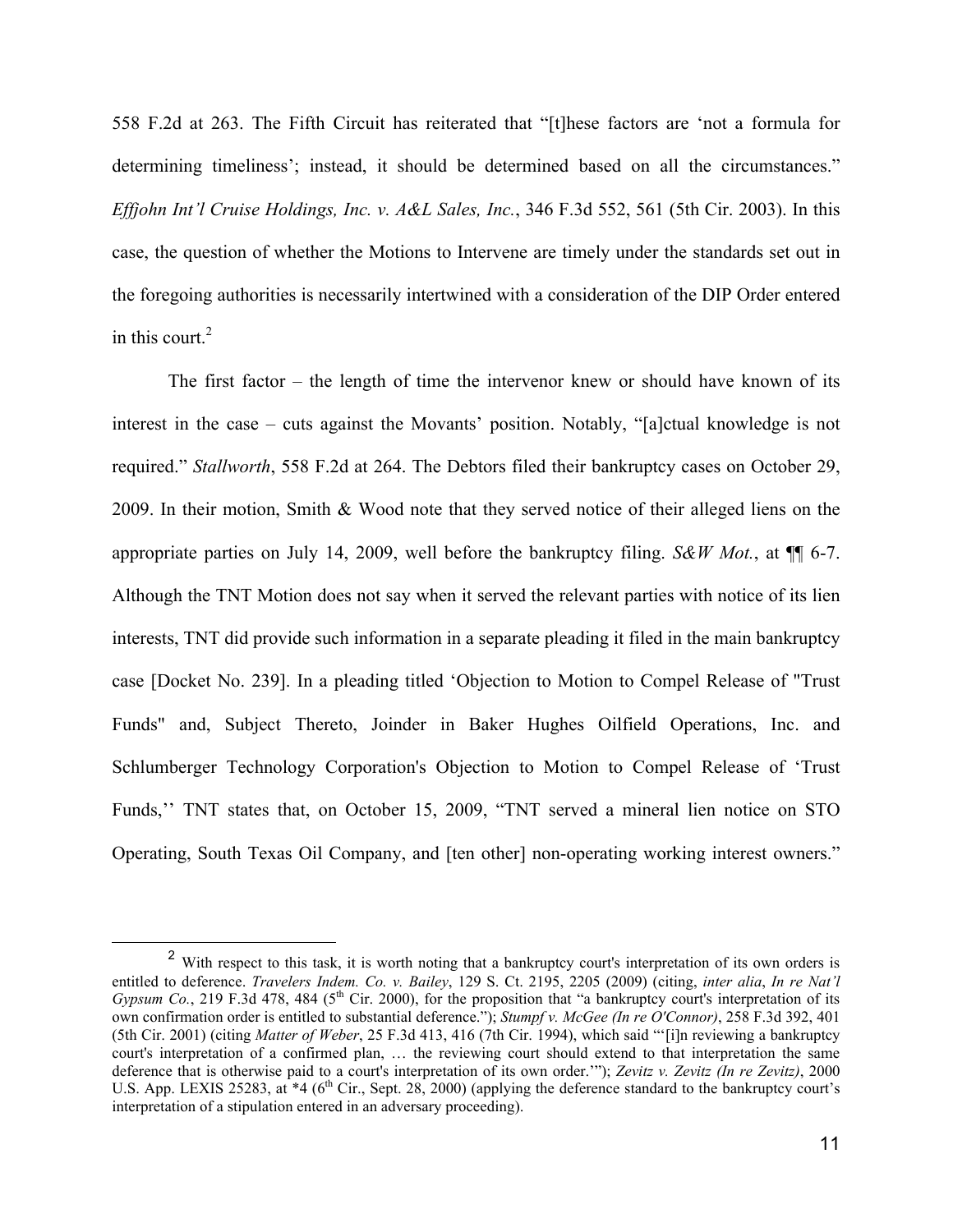Therefore, both TNT and Smith & Wood knew, prior to the bankruptcy filing, of the interests they now seek to protect in this AP.

The deadline set out in the DIP Order for filing an adversary proceeding to contest the validity or priority of liens was January 29, 2010- a full three months after the date of the bankruptcy filing. Granted, the final DIP Order was not heard and approved by the court until December 2, 2009 (it was not entered until December 4, 2009), but, even assuming that the final DIP Order was the first indication that there would be a deadline for contesting the Defendants' liens, that still gave TNT and Smith & Wood almost two months to determine their course of action vis-à-vis the Defendants. However, the final DIP Order was not the first indication of such deadline: the Cash Collateral order, which contained similar limitations, was entered by the court on November 13, 2009 and provided the Movants with an even larger window of time to determine whether they were going to file a lawsuit contesting the Defendants' interests in this case. Therefore, it is simply not believable to this court for either TNT or Smith & Wood to contend that they did not, or, for that matter, could not know that their liens or claims were affected by the bankruptcy case. Moreover, none of the Movants contend that they did not receive notice of the bankruptcy or of the various relevant filings that took place in the bankruptcy (most notably for our purposes here filings that related to the Cash Collateral Order and the DIP Order). Based upon these facts (all of which are either presumed from the Movants' pleadings or are matters of which this court can take judicial notice as they are pleadings on the docket of this case), the court believes that both TNT and Smith & Wood had sufficient time to determine whether to assert their rights against the Defendants, especially in light of the fact that (i) all Movants asserted their liens and claims prior to the bankruptcy filing, (ii) a limitation on parties' rights to assert claims against the Defendants is contained in both the Cash Collateral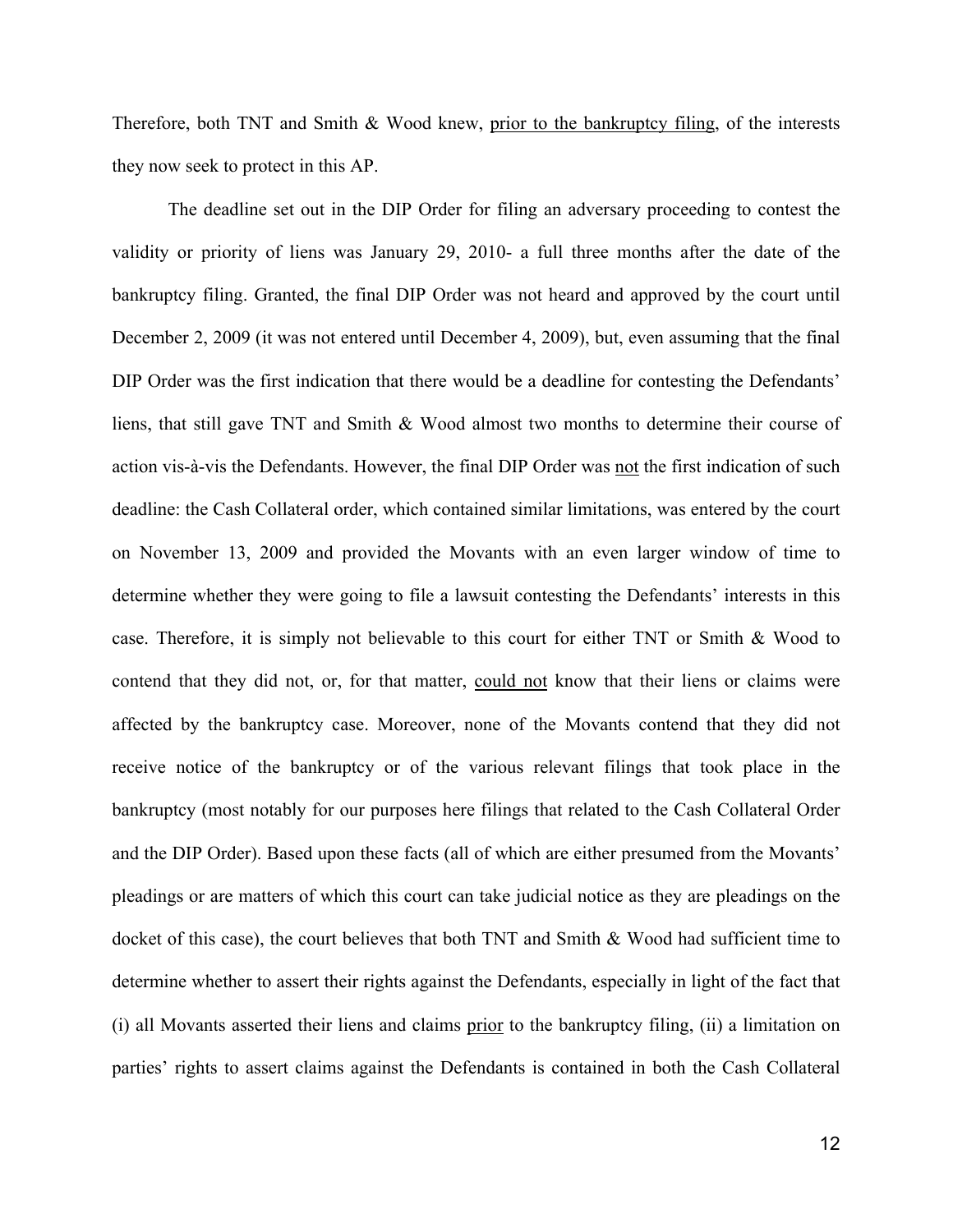Order and the DIP Order, and (iii) TNT, Smith, and Wood received notice of the bankruptcy, the cash collateral hearings and the post-petition financing hearings.

The second timeliness factor, prejudice to the existing parties resulting from the intervenor's failure to intervene sooner, is also in favor of the Agent. Due to paragraph 17(g) of the DIP Order, the Motions to Intervene are untimely because they are prejudicial to the existing parties to the AP, particularly the Defendants. Specifically, the terms of the DIP Order required a party to challenge, "only by filing an adversary proceeding or motion as appropriate…," *DIP Order*,  $\P$  17(g) (emphasis added), the Defendants' interests by January 29, 2010. If a party did not assert its rights against by January 29, 2010 "the Agent, the Prepetition Lenders, the Prepetition Indebtedness, the Prepetition Loan Documents, and the Prepetition Liens (all as defined in the Cash Collateral Order) shall not be subject to any other or further claims, counterclaims, causes of action, lawsuits, or challenges by any party-in-interest or any successor thereto." *DIP Order*, ¶ 17(g) at 17-18 (emphasis added). The language of ¶ 17(g) specifically included not only the filing of an adversary proceeding but also the filing of a motion, if appropriate, to challenge the Defendants' position vis-à-vis the Movants. Here, TNT and Smith & Wood simply missed the January 29, 2010 deadline by failing to file either an adversary proceeding or a motion to intervene in the AP by that date. The Agent is entitled to rely on the terms of the Cash Collateral Order and, more importantly, the DIP Order. The DIP Order was a negotiated document that drew a number of objections in advance of the hearing [Docket Nos. 89, 90, 92, 93, and 95], and the protections contained in ¶¶ 17 were bargained for by the lenders as required terms before they would agree to extend post-petition financing. *See Cobalt Ventures, LLC v. Bank of America (In re Brooks Sand & Gravel, LLC)*, 361 B.R. 477, 479 (Bankr. W.D.Ky. 2007); *see Jones v. Caddo Parish School Bd.*, 735 F.2d 925, 935 (5<sup>th</sup> Cir. 1984) (finding that the school board would be prejudiced if the intervenor's motion was granted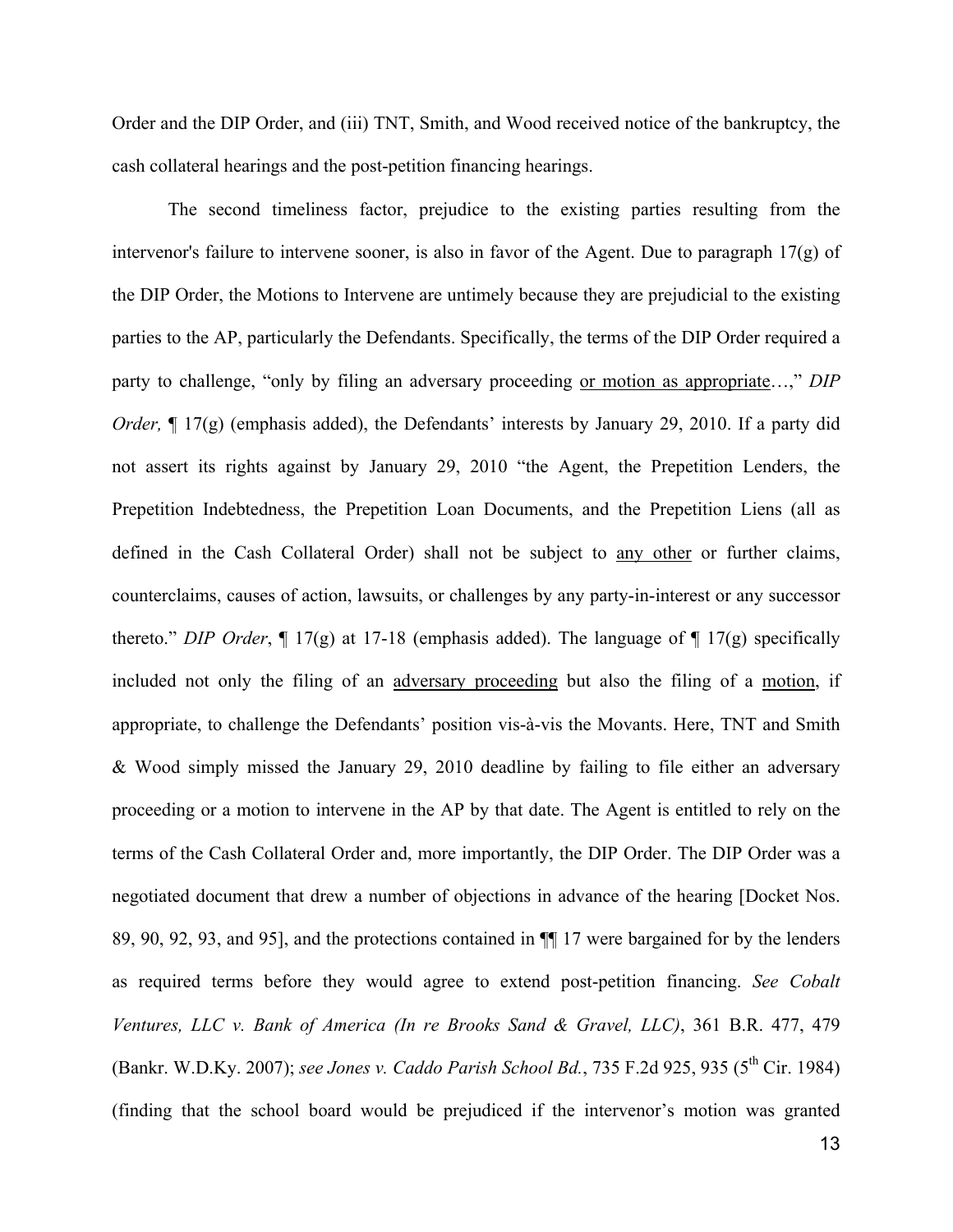because the school board and the existing plaintiffs had, over the course of a year, finally negotiated a settlement agreement; to force the parties to begin at square one and to re-negotiate was prejudicial). Thus, the Motions to Intervene are untimely by the plain language of the DIP Order;<sup>3</sup> if this court granted the Motions to Intervene despite the clear language of the DIP Order, the court believes that the effect of such a ruling would be not only to prejudice the Agent in this case but, on a broader level, to discourage lenders from making much-needed postpetition loans for fear that the terms of debtor-in-possession financing orders could and would be set aside at the whim of the court. *See In re Brooks Sand & Gravel, LLC)*, 361 B.R. at 479.

The third factor, whether the intervenors are prejudiced, is clearly in favor of granting the Motions to Intervene. The court recognizes that, in denying the Motions to Intervene, both TNT and Smith & Wood are prejudiced in that they are unable to assert their rights vis-à-vis the Defendants. However, the court is not moved by this fact because neither TNT nor Smith nor Wood took action in defense of their rights within the limitations deadline of the DIP Order. Instead, they waited until well after the January 29, 2010 deadline to file these Motions to Intervene. In other words, any prejudice that the movants suffer if their Motions to Intervene are denied is of their own making. *See Effjohn Intl Cruise Holdings, Inc. v. A&L Sales, Inc.*, 346 F.3d 552, 561-562 (5th Cir. 2003) (noting that the intervenor – Effjohn – was neither new to the litigation in which it failed to timely intervene nor was it an unsophisticated party. "In short, the prejudice to Effjohn was of its own making.").

Lastly, the fourth factor, the existence (or lack thereof, in this case) of unusual circumstances, favors the Agent. The court does not believe that a limitations period in a debtorin-possession financing order is an extraordinary provision in the context of moderately complex

3 <sup>3</sup> As an aside, the court notes that *despite* paragraph 18 of the DIP Order, which arguably allowed the Plaintiffs to file the AP at some point after January 29, 2010, the Plaintiffs managed to meet the January 29, 2010 deadline. Unlike the Plaintiffs, neither TNT nor Smith & Wood bargained for any kind of extension of the deadline in the DIP Order, they are therefore too late to assert their rights in this AP.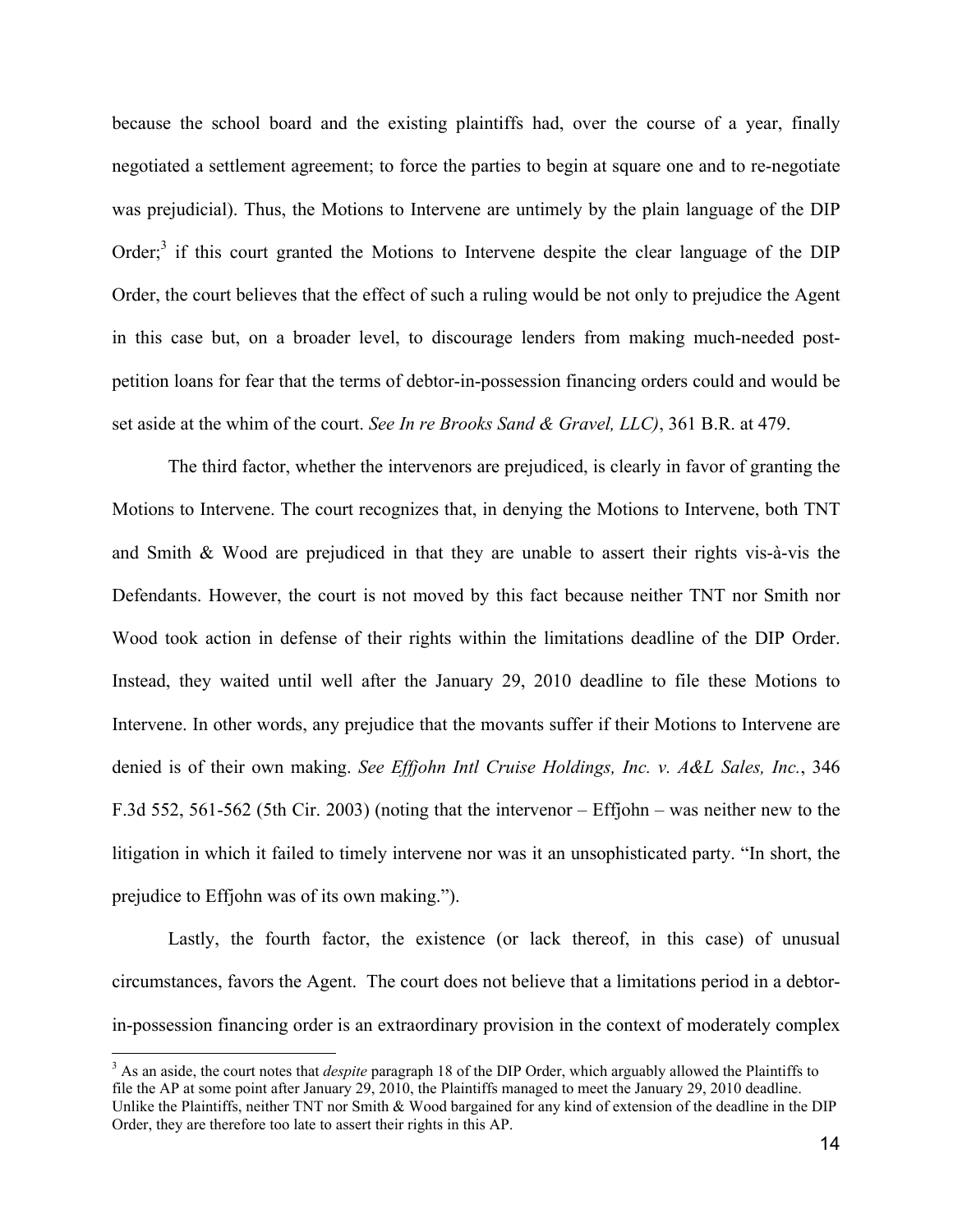chapter 11 bankruptcy cases. Moreover, neither TNT nor Smith & Wood have articulated any reason why, despite their knowledge that the bankruptcy case may affect their interests, they were unable to file either their Motions to Intervene or their own separate complaint prior to or on the January 29, 2010 deadline. *See Stallworth*, 558 F.2d at 266. For all these reasons, the court finds that the Motions to Intervene are untimely, and, therefore are denied.

Additionally, the court believes that the Agent's citation to *United States v. Randall & Blake*, 817 F.2d 1188, 1192 ( $5<sup>th</sup>$  Cir. 1987) is relevant here, and, moreover, defeats the Movants' arguments that, by merely intervening in (as opposed to filing) this AP, they did not need to comply with the January 29, 2010 deadline. In *Randall & Blake*, the Fifth Circuit had before it the following facts. In 1979, the Army Corp of Engineers hired Randall & Blake, Inc. to build recreational facilities in Texas. *Id.* at 1190. Randall & Blake duly secured a payment bond from States Fidelity & Guaranty Company ("USFG"), and also hired Austin Paving Company as a subcontractor for the project. *Id.* Austin Paving, in turn, hired Greer Construction Company to supply asphalt. *Id.* Over the course of a few months in mid-1980, Greer supplied more than 6,000 tons of asphalt and was paid for most but not all of it, leaving Greer with two unpaid invoices in the amount of more than \$60,000. *Id.* In December 1980, Austin Paving sued Randall & Blake and USFG under the Miller Act, 40 U.S.C. §§ 270a-270d, which "provides protection for subcontractors and their suppliers engaged in federal construction projects." *Id.* at 1189. The Miller Act has a statute of limitations of one year from the last day on which the claimant supplied labor or materials for the project. *Id.* at 1190. In May 1980, Greer filed a motion to intervene in the lawsuit. *Id.* Although Greer's motion was within the Miller Act's statute of limitations, it was not granted until July 1982, after the statute of limitations had run. *Id.*

Two years later, in 1984, the court allowed Greer to file an amended complaint that more particularly set forth its claims under the Miller Act. *Id.* The defendants asked the court to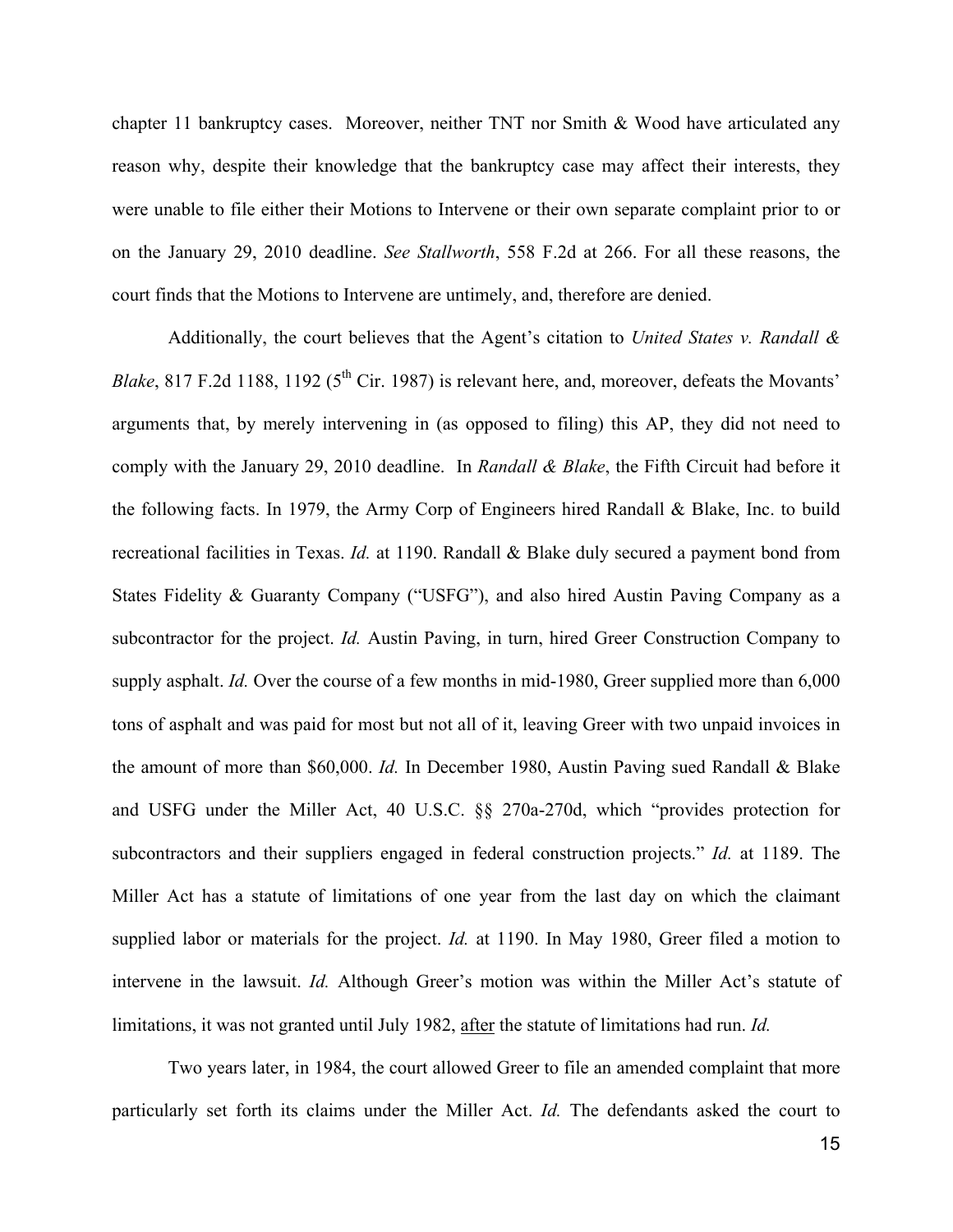reconsider its decision allowing Greer to file an amended complaint, asserting that, at that procedural juncture, it was too late to assert claims under the Miller Act due to the statute of limitations. *Id.* The court denied the motion to reconsider. On appeal, one of the appellants' arguments was that even assuming Greer's amended complaint related back to the original (filed in 1982), the original was also filed outside of the Miller Act's statute of limitations. *Id.* at 1192. In denying the appellants' argument on this point, the Fifth Circuit held that Greer "timely commenced its Miller Act claim," *Id.*, since it was "the filing of the motion for intervention, and not the later approval of the motion and actual filing of the complaint, determines the commencement of the action for purposes of the statute of limitations." *Id.*

In the face of the Fifth Circuit's holding in *Randall & Blake*, TNT cites to *Webber v. Mobile Oil Corp.*, 506 F.3d 1311 ( $10^{th}$  Cir. 2007) for the proposition that "an intervening plaintiff asserting identical causes of action against the same defendants as named in the original complaint does not change the commencement date." *TNT Mot.*, at 2. In *Webber*, the defendants tried to remove a putative class action suit, originally filed in 2001 in Oklahoma state court, to the Oklahoma federal court. *Id.* at 1312. The basis for removal was the Class Action Fairness Act ("CAFA"), which was enacted on February 18, 2005, and applies to cases commenced on or after that date. *Id.* at 1312-1314. The federal court remanded the case to state court and the defendants appealed to the Tenth Circuit, which ultimately held that it lacked jurisdiction to hear the petition for review. *Id.*

In attempting to remove the case, the *Webber* defendants argued that, because certain plaintiffs were allowed to intervene in September 2005 (after CAFA became law), the state court class action came within the purview of CAFA and, therefore, the federal court had jurisdiction over the case. *Id.* at 1312-1313. The issue was thus whether, in light of the intervenors, "this case 'commenced' on or after the effective date of CAFA such that we [the Tenth Circuit] may assert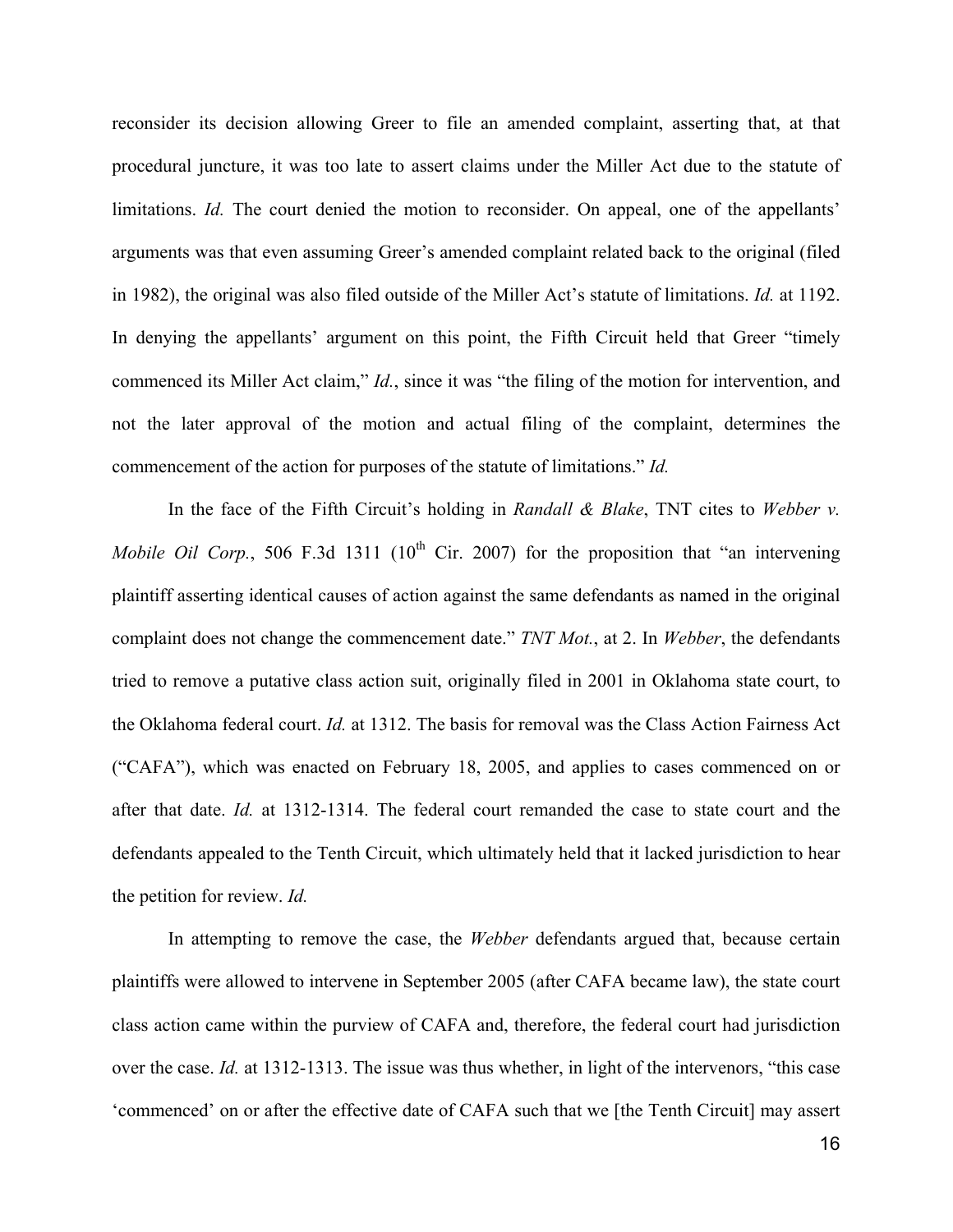jurisdiction over this case…" *Id.* at 1313. The court said that the class action had commenced long before CAFA, and the fact that the intervenors appeared in the class action after CAFA was of no moment. *Id.* at 1314. The court specifically distinguished the case before it from cases – specifically including the Fifth Circuit in *Randall & Blake* – in which courts had to determine whether an intervention commenced a new case for purposes of a statute of limitations. *Id.* at

1315. The Tenth Circuit said it thusly:

In our view, even if an intervening plaintiff always commences a new action for purposes of the statute of limitations – an issue we do not decide here – we see no reason why such a rule leads inevitably to the conclusion that an intervening plaintiff commences a new action for purposes of a newly enacted statute extending federal subject matter jurisdiction such as CAFA.

*Id.* at 1315. The rationale – specifically, that "an intervening plaintiff should not be permitted to 'piggyback' on the claims of an earlier plaintiff in order to escape the statutory bar [that] would normally shield the defendant as to the intervenor<sup>[1]"</sup> *Id.* at 1315 – of those courts holding that an intervention should not be allowed in the face of an expired statute of limitations had no place in this case because the defendants were not being subject to new liabilities via the intervening plaintiffs since the new plaintiffs all fell within the original class definition. *Id.* For all these reasons, the Tenth Circuit held that the intervening plaintiffs in *Webber* did not change the 'commencement' date of the lawsuit and, therefore, federal courts lacked the jurisdictional reach afforded to them under CAFA to hear the lawsuit. *Id.* at 1316. For all these reasons, the court denies the Motions to Intervene.

Clearly, *Webber* does not help the Movants' position in this case. *Webber* itself specifically distinguished itself from *Randall & Blake* on the basis that, in *Webber*, the court had to decide whether an intervention 'commenced' a case for purposes of a jurisdictional statute, rather than for purposes of a statute of limitations. Here, we are clearly dealing with a limitations period as opposed to a jurisdictional argument. Moreover, even if *Webber* was applicable to the